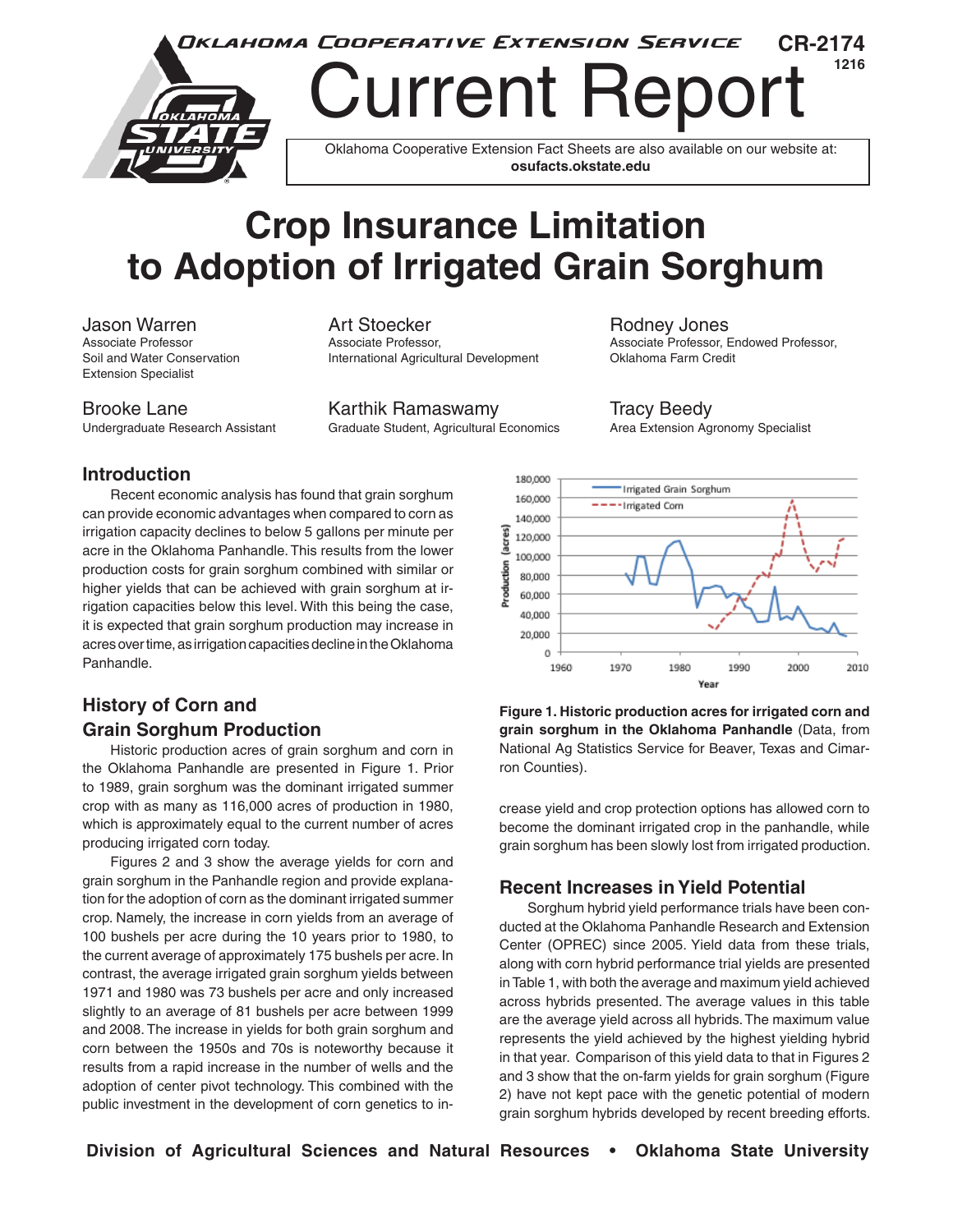

**Figure 2. The historic average yield for all grain sorghum grown in the panhandle, the dryland and irrigated yields, and the percentage of the grain sorghum grown under irrigation** (Data, from National Ag Statistics Service for Beaver, Texas and Cimarron Counties).



**Figure 3. The historic average yield for all corn grown in the panhandle, the dryland and irrigated yields, and the percentage of the corn grown under irrigation** (Data, from National Ag Statistics Service for Beaver, Texas and Cimarron Counties).

In fact, data from 2005-2008 shows that the average on-farm yields for the panhandle region was approximately 50 percent of what was achieved with experimental conditions during the same time period. In contrast, on-farm corn yields were 87 percent of the average yields achieved with experimental conditions.

It is apparent that, along with the loss of irrigated grain sorghum acres since 1980, the panhandle has experienced a stagnation of irrigated grain sorghum yields. This could have occurred for a variety of reasons such as grain sorghum being grown on poorer soils, less than optimum irrigation or less than optimum fertility. Historically, the relegation of grain sorghum to the lower production soils and limited inputs was a rational choice because of the more rapid improvement in yield potential and crop protection options for corn that could be combined with its tremendous response to irrigation under fully irrigated production. In the past, the grain sorghum industry has marketed the crop as a choice for low-input production as a lower risk option for production environments that cannot support corn production. The loss of irrigation capacity

**Table 1. The maximum and average irrigated corn and grain sorghum yields achieved in hybrid performance trials conducted by Oklahoma State University in the Oklahoma Panhandle.** 

| Year    | Corn <sup>t</sup>     |      | Sorghum <sup>††</sup> |      |
|---------|-----------------------|------|-----------------------|------|
|         | Max                   | Ave. | Max                   | Ave. |
|         | -bu/ac--------------- |      |                       |      |
| 2005    | 220                   | 196  | 158                   | 149  |
| 2006    | 215                   | 183  | 151                   | 143  |
| 2007    | 214                   | 178  | 102                   | 92   |
| 2008    | 273                   | 246  | 125                   | 115  |
| 2009    | 255                   | 226  | 169                   | 148  |
| 2010    | 232                   | 179  | 159                   | 145  |
| 2011    | 150                   | 85   | 186                   | 166  |
| 2012    | 288                   | 240  | 174                   | 152  |
| 2013    | 278                   | 236  | 164                   | 145  |
| 2014    | 266                   | 228  | 177                   | 159  |
| Average | 239                   | 200  | 157                   | 141  |

† Corn average and maximum yields were measured at Joe Webb's farm. ††Sorghum average and maximum yields were measured at OPREC.

to levels below optimum for corn is a situation that warrants consideration for the transition from corn to grain sorghum. However, agronomic production conditions conducive to yields similar to those in the sorghum hybrid performance trials must be provided to allow for high yield grain sorghum production.

## **Crop Insurance**

#### **as a Limitation for Grain Sorghum**

As well capacities decline, one would expect grain sorghum production in the Panhandle to increase due to the increased profitability under limited irrigation. However, discussions with producers in the region indicate a resistance to do so with a lack of "good" crop insurance as a primary reason. Therefore, an analysis of crop insurance for grain sorghum was conducted to evaluate its value for grain sorghum production.

This analysis started by comparing the T-yields for grain sorghum and corn in Panhandle to the average yields presented in Table 1. This analysis found that the T-yields for corn averaged 81 percent of the variety trial yields and 76 percent of the county average yields for Texas County. In contrast, the T-yields for grain sorghum averaged 54 percent of the variety trial yields and 92 percent of the county average. This shows that the T-yields reflect the realities of production on farm. However, the discrepancy between the variety trial yields and the T-yields for grain sorghum show that crop insurance will not provide protection against loss of the increased input costs associated with growing high yielding irrigated grain sorghum.

The low T-yield for grain sorghum suggests that it would be more profitable for a producer interested in growing high yielding grain sorghum to do it without the added cost of the insurance. To determine the likelihood of this being accurate,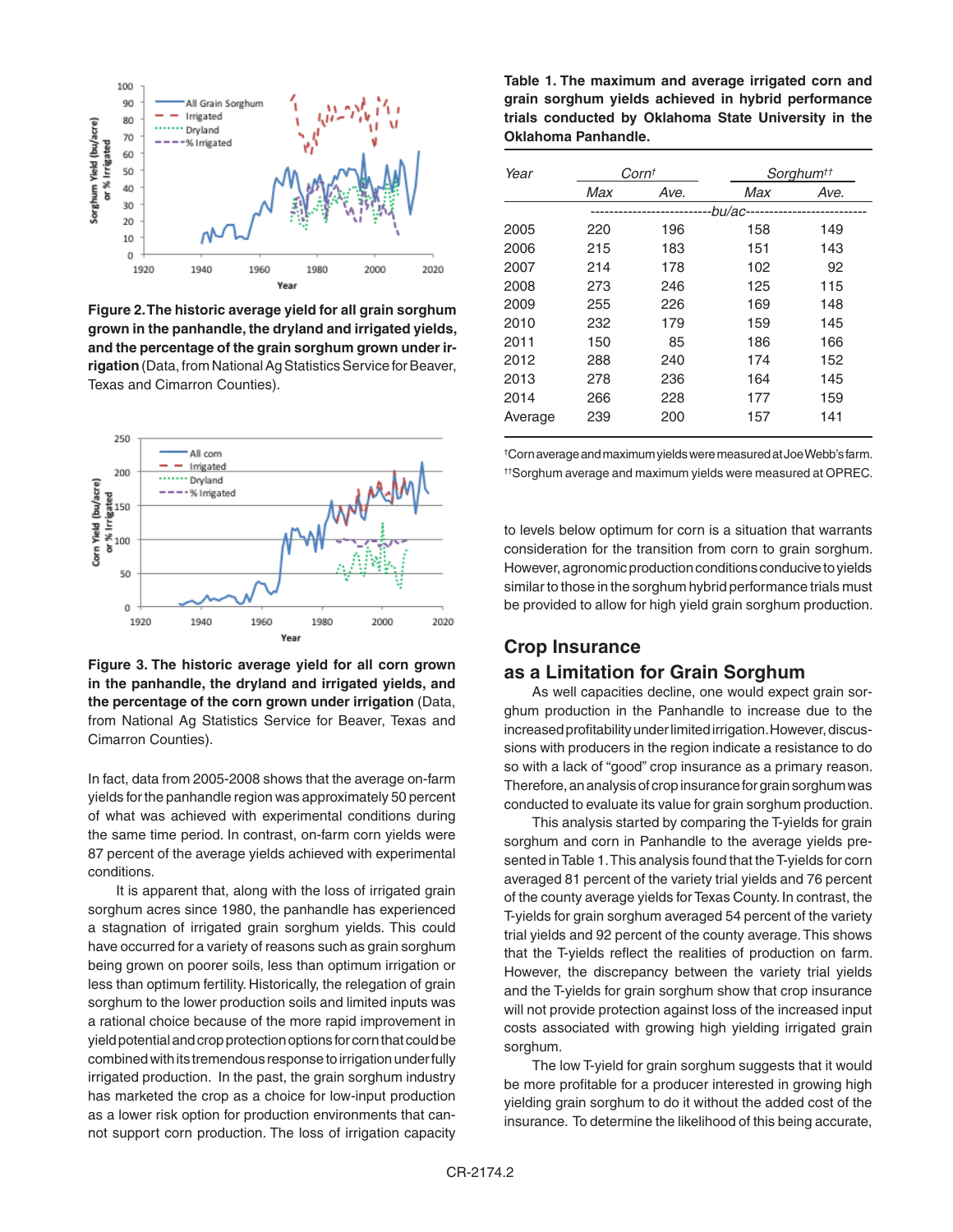a crop growth model has been calibrated using variety trial data from OPREC and validated using data from a limited irrigation study. It was used to evaluate the likelihood that indemnity payments would be triggered at irrigation capacities of 3.3, 4.2 and 5 gallons per minute per acre. When the past 50 years of weather data was used to simulate yields for grain sorghum under today's production practices, the analysis found that at irrigation capacities of 4.2 and 5 gallons per minute per acre, an indemnity payment would not be paid when the crop was insured at 100 percent of the 80 bushels per acre T-yield. When an irrigation capacity of 3.3 gallons per minute per acre was used, an indemnity was only paid on 1.3 percent of the crops insured at this level. Furthermore, if the insured yield is changed to 100 percent of 124, which is the overall average of the simulated yields across all irrigation capacities, an indemnity is paid 57 percent of the time for the 3.3 gallons per minute per acre capacity, 35 percent of the time for the 4.2 gallons per minute per acre capacity, and 16 percent of the time for the 5 gallons per minute per acre capacity. At the current T-yields, crop insurance does not provide an economic benefit to producers. In fact, it appears that it is simply an increased cost of production, with respect to crop failure due to water and heat stress. It should be noted that this analysis does not account from crop loss due to other factors such as hail, wind or pest damage.

#### **Summary**

Historically, grain sorghum was an important irrigated crop in the Oklahoma Panhandle. However, with the expansion of irrigation, adoption of efficient irrigation in the form of center pivot and the public investment into genetics for high-yielding corn with excellent crop protection characteristics, has resulted in corn now being the dominate irrigated summer crop. As a result, corn yields continue on an upward trend. Crop insurance coverage appears to provide good risk protection for corn, which allows producers to make the input investments required to realize its yield potential.

In contrast, grain sorghum yields have stagnated, with no trend in increasing yields based on data from the National Ag Statistics service in the last 40 years. These low yields are responsible for the T-yield of approximately 80 bushels per acre being well below the potential yields demonstrated in hybrid performance trials conducted in the panhandle. Therefore, producers do not have protection from loss of the increased input cost associated with growing high yielding grain sorghum. This, in turn, represents a limitation to future efforts to maximize the economic value of the irrigation water remaining in the Ogallala. Producers can overcome the lack of "good" crop insurance by growing grain sorghum under high-yielding conditions to develop a proven yield. Four crop years of yield history per farm will be required to achieve a proven yield history. Therefore it may be most useful to grow it on small acreages in rotation with corn, wheat or other crop with effective crop insurance. A minimum acreage requirement is not known, but producers should consult their crop insurance agent before planning their strategy.